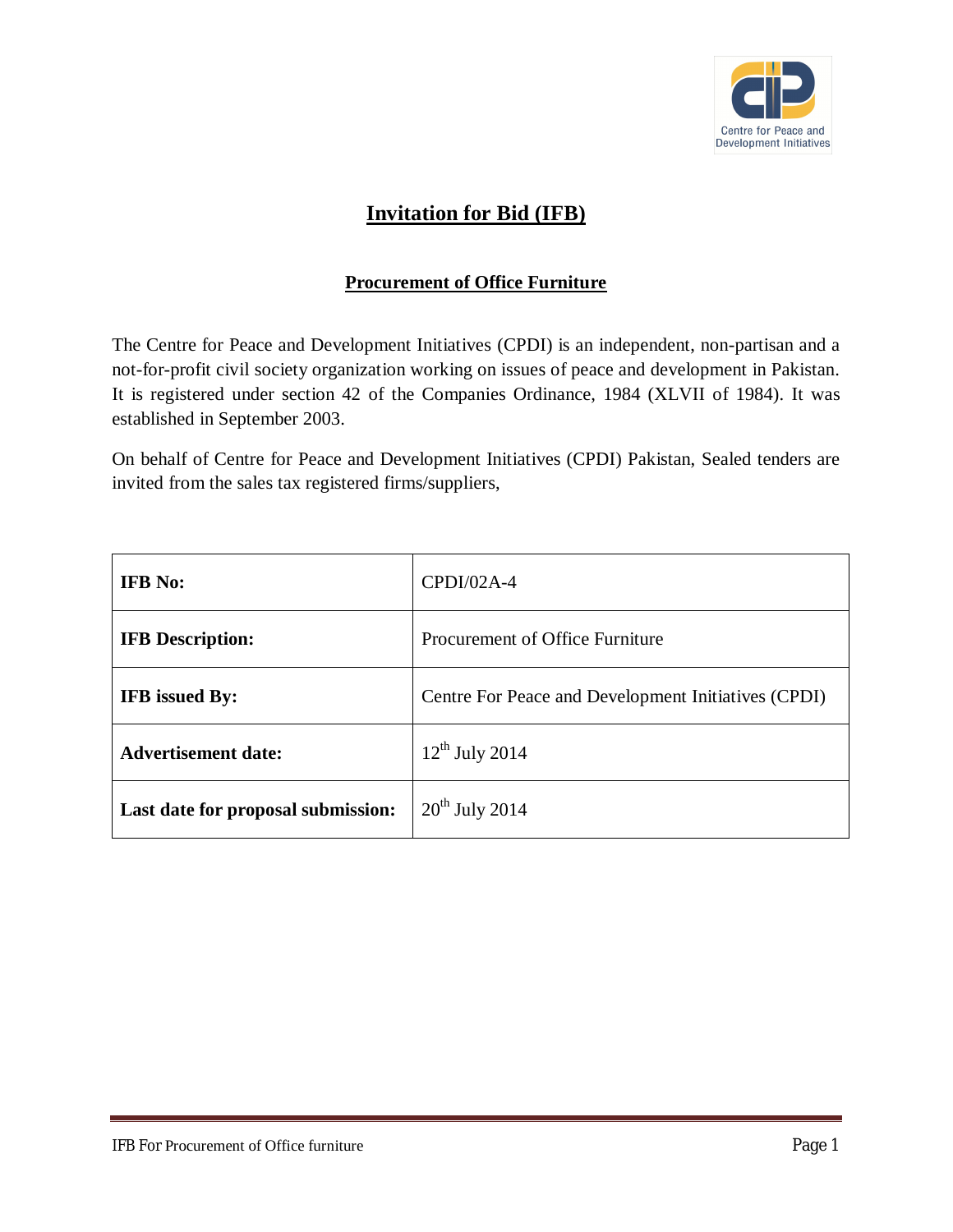

### **PART-I**

### **INSTRUCTIONS TO BIDDERS**

#### **Introduction**

**General**: The Purchaser invites Sealed Bids for the supply of Office furniture to the CPDI office,

#### **Eligible Bidders**:

- Seller not provided and will not provide material support or resources to any individual or organization that it knows, or has reason to know, is an individual or organization that advocates, plans, sponsors, engages in, or has engaged in an act of terrorism*.*
- The bidder is not blacklisted by any government or semi government organization.

#### **Cost of Bid**:

The Bidder shall bear all costs associated with the preparation and submission of the Bid and CPDI will in no case be responsible or liable for those costs, regardless of the conduct or outcome of the solicitation.

#### **Specifications of goods:**

Bidders should provide the following:

#### **a) Complete specifications of furniture with picture,**

- b) Complete set of necessary literature (catalogues/ brochures).
- d) The furniture quoted is new in all respects and there is no 2nd hand/low quality materials or part/accessory used in furniture.

#### **Price/Payment:**

- a) Price should be quoted in Pak Rupees, including all taxes.
- b) All prices must include all taxes, transportation, loading and unloading charges, compulsory payments, levies and duties, including Sales Tax (if applicable).
- c) Payment will also be made in Pak Rupees after deduction of taxes (if applicable) within specified time mentioned in contract/purchase order,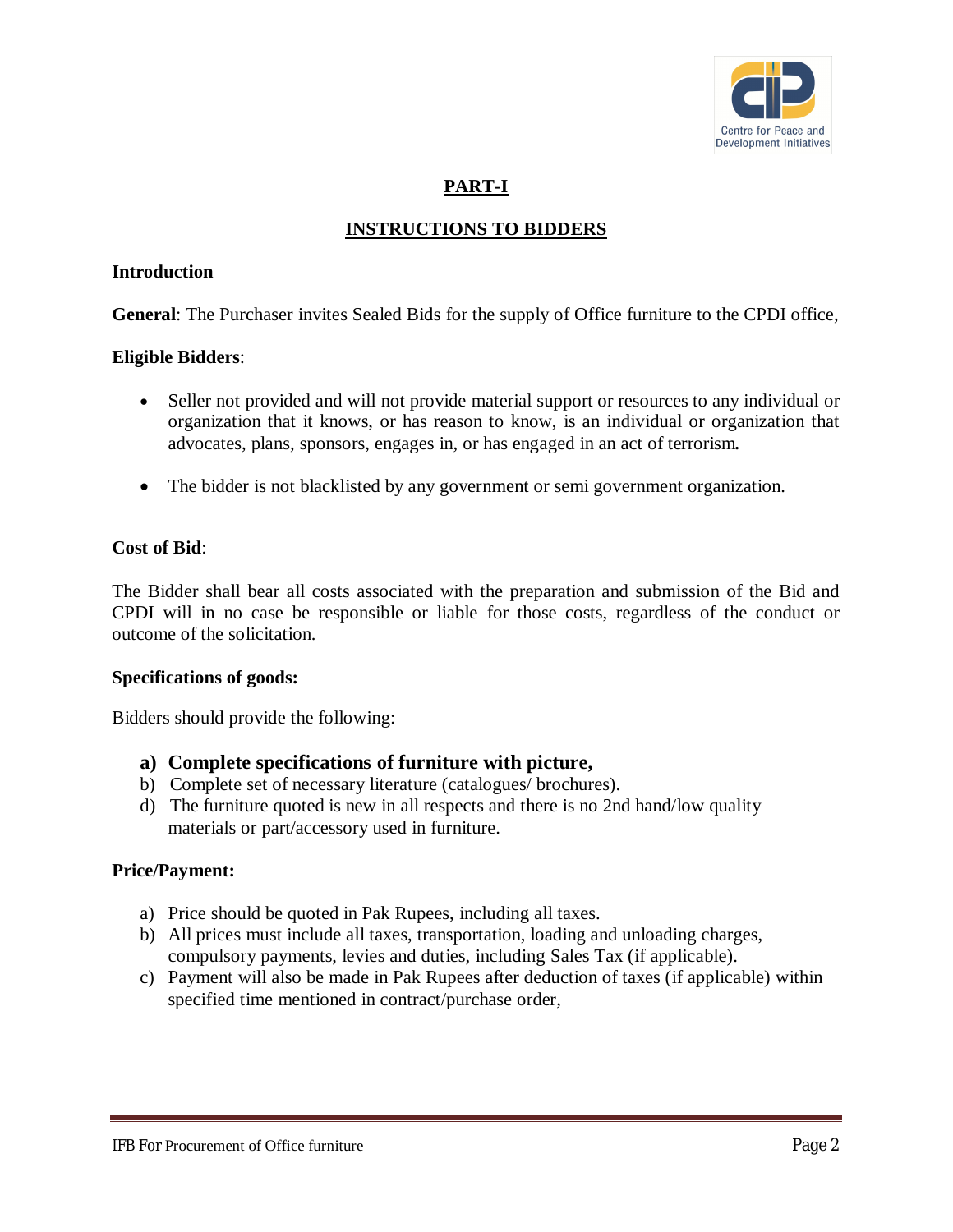

### **Company Profile and eligibility of bidder:**

The Quotation package should comprise of following documents:

- Cover Letter
- The profile of the firm/ Company
- NTN certificate
- Good track-record and references from previous clients
- Financial Proposal
- Declaration from supplier mentioned on last page of this document (PART VII)

**Contract**: Fixed price contract.

- Issuance of this solicitation does not constitute an award commitment on the part of CPDI or does it commits to pay for any costs incurred in the preparation or submission of a quotation,
- **Fulfilling the requirement of this IFB document section PART III, IV and V is mandatory.**

#### **Financial Quotation:**

The Offeror should provide a financial budget in accordance to the quotation; The detailed budget should be made in Pakistani Rupees, inclusive of all applicable taxes and duties. **Prices must be valid for at least 60 calendar days from the last date of submission of Quotation.**

The Offeror are requested to submit a quotation directly responsive to the terms, conditions, specifications, and clauses of this invitation for bid (IFB). Quotation not conforming to this IFB may be categorized as unacceptable, thereby eliminating them from further consideration.

**The Offeror are required to submit call deposit in shape of Pay order or Demand draft which should be 2% of the total offered price. The call deposit should be in name of CPDI. The Quotation without original call deposits will not be considered. Please also note that call deposit should be valid for at least bid validity period.**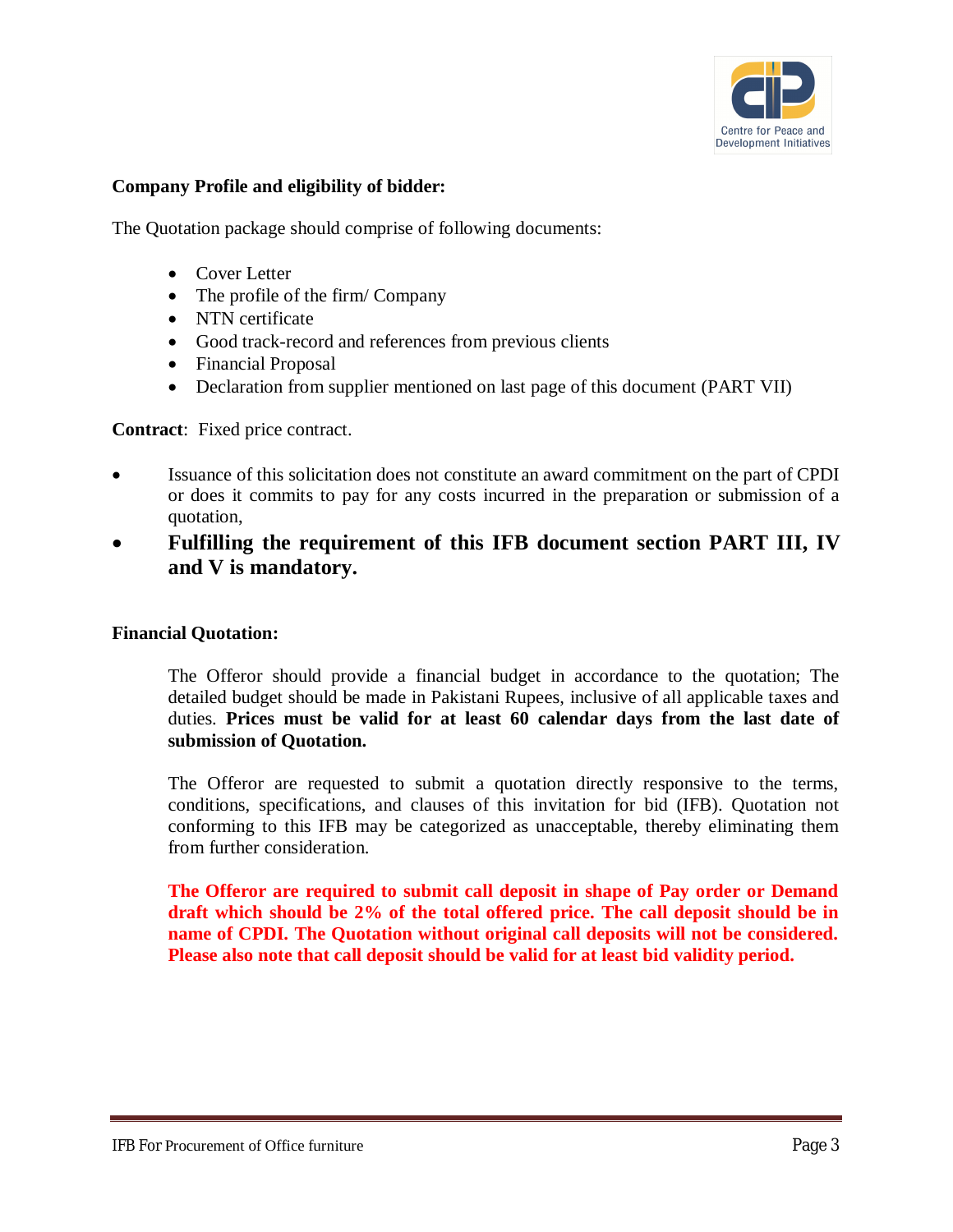

### **PART-II**

### **SPECIAL TERM AND CONDITION**

 **Delivery** shall be made within **15 days** after receipt of signed purchase order/contract. Extension in period of delivery can be given on reasonable grounds. All the expense incurred during the transportation of office furniture will be the responsibility of supplier.

# **Delivery of furniture shall be made to Multan, Bahawalpur, Muzaffargarh, and Lodhran. (Detail address will be conveying at the time of signing contract).**

- **Liquidated Damages** (LDs): as liquidated damages, a sum equivalent to 1 percent of the delivered price of the delayed goods for each week of delay until actual delivery, up to a maximum deduction of 10 percent of the delayed goods Purchase Order price. Once the maximum is reached, the purchaser may consider termination of the Purchase Order.
- CPDI reserves the right to amend this Invitation for Bids (IFB) upon written notice to bidders and/or through advertisement in newspapers or on official CPDI website.
- CPDI have the right to reject all or any bid, without assigning any reason.
- The suppliers must quote only one option for each item with its price and detailed specs. As per requirement.
- Tender committee reserves the right to increase or decrease the quantity, if required.
- The proposed contract is expected to be awarded tentatively in month of July 2014, after the solicitation and award process is completed by the Award Committee. Please note that all procurement and delivery process is expected to be completed within minimum possible time.
- Supplier must not be engages in any corrupt, fraudulent, collusive or coercive practices including but not limited to applying/bidding by multiple names/companies. If any bidder is found to be involved in such practices his/her bid may be rejected.
- The bidding will be conducted through competitive process,
- Organization reserves the right to accept or reject any part or entire tender without assigning any reasons.
- An agreement will be signed with successful bidder(s) for timely supply of appropriate quality items and method of payment.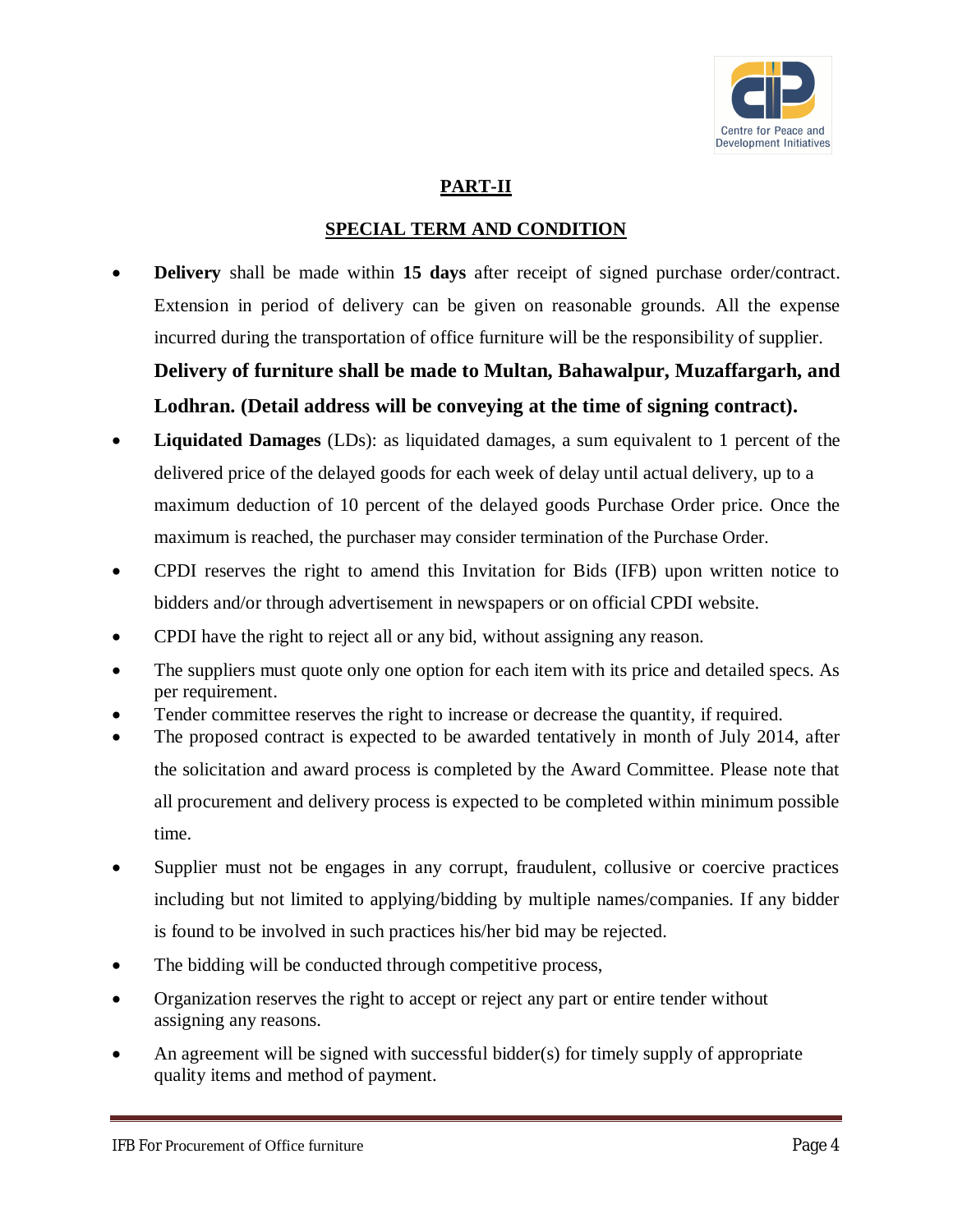

- Bids shall be valid for a period of 60 days after the deadline of bid submission.
- Bids received after the deadline of the submission will be rejected
- The bids must be properly sealed with company stamp,
- Unsealed bids or bids received through emails will be simply rejected.
- Sealed Bids must be delivered to the below mentioned office address on or before **1700 Hours on 20th July 2014**. Late bids shall be rejected.

**Contact Person: Procurement Unit**

**Name of Office: Centre for Peace and Development Initiatives (CPDI) House # 370, Street # 75, Sector E-11/3, MPCHS, Islamabad Telephone: 051-2375158-59 E-Mail: haroon.rashid@cpdi-pakistan.org**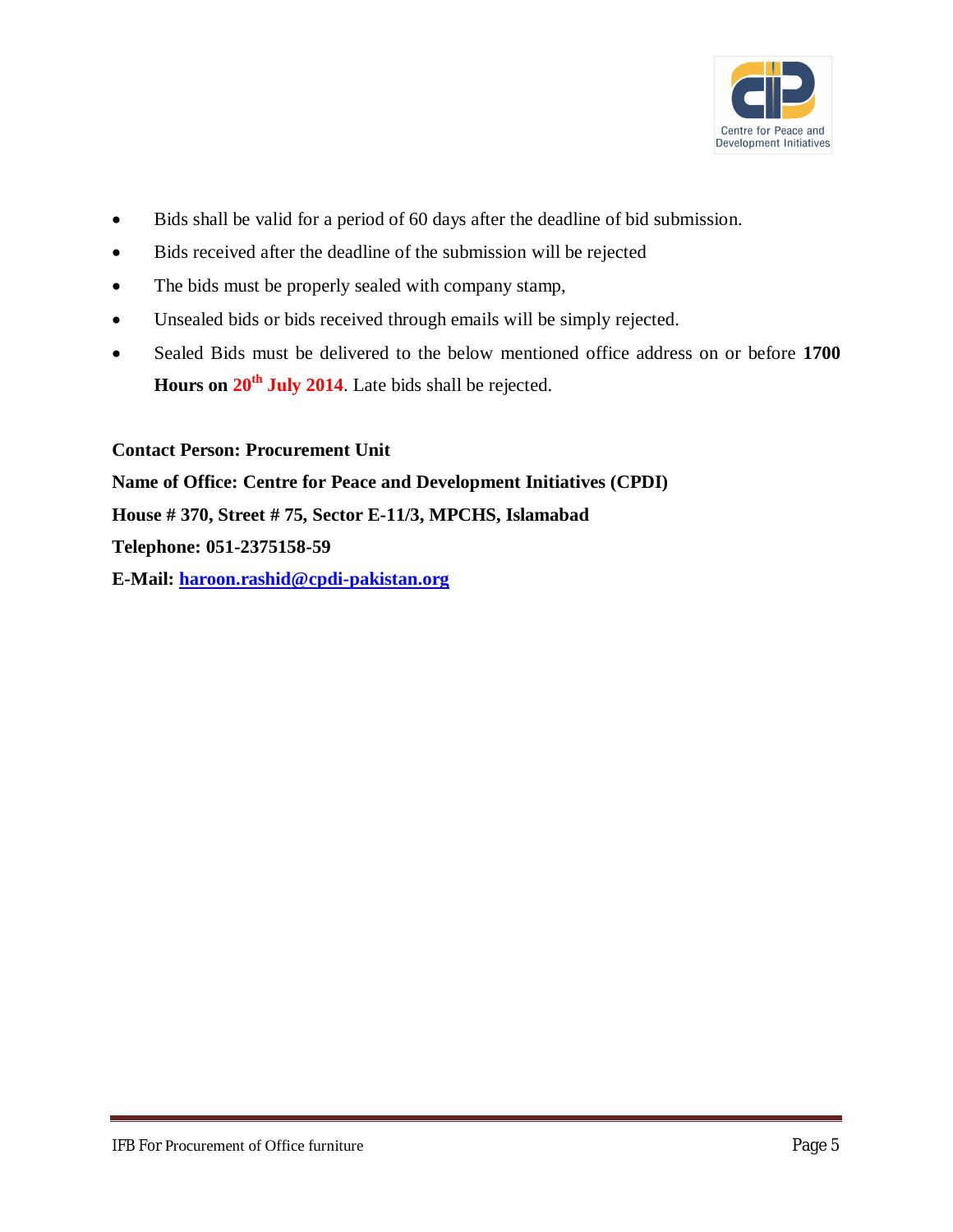

### **PART-III**

### **TECHNICAL INFORMATION:**

| S#             | <b>Item &amp; Description</b>                                                                                                                                                      | Quantity   | Unit           | Unit<br>Rate | Rate<br><b>Including</b><br>GST,<br><b>Taxes</b> |
|----------------|------------------------------------------------------------------------------------------------------------------------------------------------------------------------------------|------------|----------------|--------------|--------------------------------------------------|
| 1              | Conference table, $18'-0$ " L x 4'-0" W x 2'-6"<br>H for 20 persons, made of complete<br>Lamination board with 2 mm thk PVC<br>edging, T shape legs.                               | 04         | No             |              |                                                  |
| $\overline{2}$ | Staff Revolving Chair, Medium back, PP<br>$\bullet$<br>arms, seat & back Mesh fabric, nylon base,<br>gas lift                                                                      | 90         | N <sub>o</sub> |              |                                                  |
| 3              | Briefing Chair, with single arm (writing<br>pannel), seat & back made of wooden strips,<br>M.S frame 1" x 1" square pipe - 18 guage,<br>powder coated, (college class room chairs) | <b>100</b> | N <sub>o</sub> |              |                                                  |
| $\overline{4}$ | Staff Table, 4'-0" L x 2'-5" W x 2'-6" H. with<br>03 Drawers central locking, made of<br>complete lamination board with 2 mm thk<br>PVC edging.                                    | 8          | N <sub>o</sub> |              |                                                  |
| 5              | Visitor chair, padded arms, chrome pipe legs,<br>seat & back cushioned in Black/blue mesh<br>fabric.                                                                               | 24         | N <sub>o</sub> |              |                                                  |

### **Delivery, transportation of furniture:**

The bidder shall provide the following:

a) Delivery of office furniture will be the responsibility of supplier,

b) If any delivery and transportation charges apply it should be clearly mentioned in the quotation.

c) **Delivery of furniture shall be made to Multan, Bahawalpur, Muzaffargarh, and Lodhran. (Detail address will be conveying at the time of signing contract).**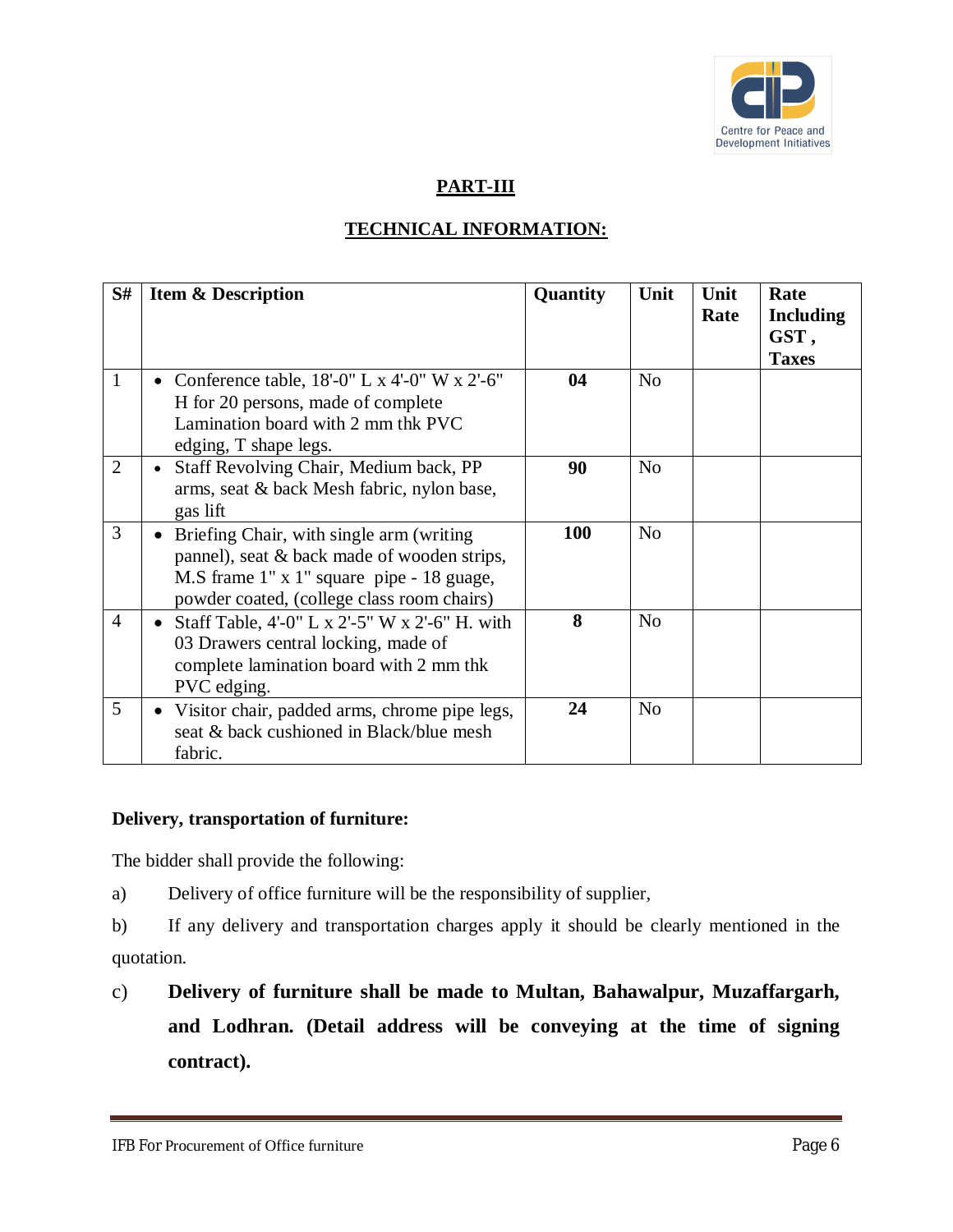

### **PART-IV**

### **Evaluation Criteria for Office Furniture**

| #   | <b>Selection Criteria</b>                                                   |     |
|-----|-----------------------------------------------------------------------------|-----|
|     | <b>Criteria</b>                                                             |     |
| 1.1 | Delivery Schedule                                                           | 20  |
| 1.2 | Technical evaluation                                                        | 10  |
| 2   | <b>Financial Criteria</b>                                                   |     |
| 2.1 | Financial (Price): All prices must be quoted in PKR, inclusive of all       |     |
|     | applicable taxes and duties. Prices must be valid for 60 days from the last |     |
|     | date of submission for proposal.                                            | 70  |
|     | <b>Total Maximum Score</b>                                                  | 100 |

### **Key Points in evaluation of Quotation:**

- To assist in the evaluation of quotation, the Award Committee may, at its discretion, ask any applicant for a clarification of its quotation which shall be submitted within a stated reasonable period of time. Any request for clarification and all clarifications shall be in writing. If applicant does not provide clarifications of the information requested by the date and time set in CPDI request for clarification, its quotation may be rejected,
- CPDI shall use all the factors, methods and criteria defined in the evaluation criteria to evaluate the bids of the Bidders and any specialist contractors. CPDI reserves the right to waive minor deviations in the evaluation criteria if they do not materially affect the capability of a Bidder to perform the contract.